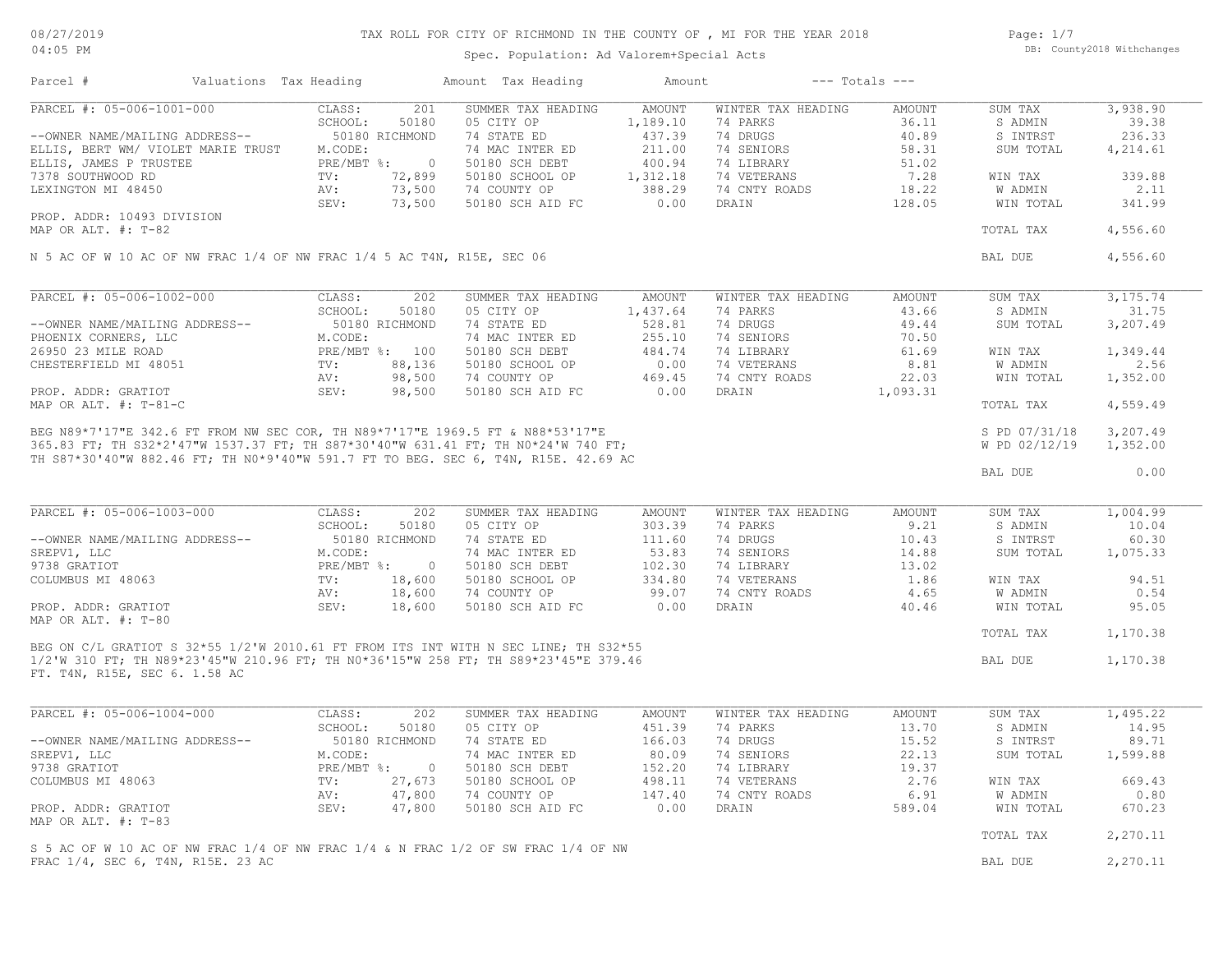# 08/27/2019

## TAX ROLL FOR CITY OF RICHMOND IN THE COUNTY OF , MI FOR THE YEAR 2018

04:05 PM

# Spec. Population: Ad Valorem+Special Acts

Page: 2/7 DB: County2018 Withchanges

| Parcel #                                                    | Valuations Tax Heading |                                                     | Amount Tax Heading                                                                                                                                                   | Amount                            |                                            | $---$ Totals $---$       |                                 |                               |
|-------------------------------------------------------------|------------------------|-----------------------------------------------------|----------------------------------------------------------------------------------------------------------------------------------------------------------------------|-----------------------------------|--------------------------------------------|--------------------------|---------------------------------|-------------------------------|
| PARCEL #: 05-006-1005-000<br>--OWNER NAME/MAILING ADDRESS-- |                        | CLASS:<br>201<br>SCHOOL:<br>50180<br>50180 RICHMOND | SUMMER TAX HEADING<br>05 CITY OP<br>74 STATE ED                                                                                                                      | <b>AMOUNT</b><br>885.72<br>325.80 | WINTER TAX HEADING<br>74 PARKS<br>74 DRUGS | AMOUNT<br>26.90<br>30.46 | SUM TAX<br>S ADMIN<br>SUM TOTAL | 2,933.96<br>29.33<br>2,963.29 |
| SUBCARRIER COMMUNICATIONS, INC                              |                        | M.CODE:                                             | 74 MAC INTER ED                                                                                                                                                      | 157.17                            | 74 SENIORS                                 | 43.44                    |                                 |                               |
| 139 WHITE OAK LANE                                          |                        | $PRE/MBT$ $\div$                                    | $\overline{0}$<br>50180 SCH DEBT                                                                                                                                     | 298.65                            | 74 LIBRARY                                 | 38.01                    | WIN TAX                         | 455.92                        |
| OLD BRIDGE NJ 08857                                         |                        | 54,300<br>TV:                                       | 50180 SCHOOL OP                                                                                                                                                      | 977.40                            | 74 VETERANS                                | 5.43                     | W ADMIN                         | 1.57                          |
|                                                             |                        | 54,300<br>AV:                                       | 74 COUNTY OP                                                                                                                                                         | 289.22                            | 74 CNTY ROADS                              | 13.57                    | WIN TOTAL                       | 457.49                        |
| PROP. ADDR: 10435 DIVISION<br>MAP OR ALT. $\#$ : T-81-A     |                        | 54,300<br>SEV:                                      | 50180 SCH AID FC                                                                                                                                                     | 0.00                              | DRAIN                                      | 298.11                   | TOTAL TAX                       | 3,420.78                      |
|                                                             |                        |                                                     |                                                                                                                                                                      |                                   |                                            |                          | S PD 07/19/18<br>W PD 12/18/18  | 2,963.29<br>457.49            |
|                                                             |                        |                                                     |                                                                                                                                                                      |                                   |                                            |                          | BAL DUE                         | 0.00                          |
|                                                             |                        |                                                     |                                                                                                                                                                      |                                   |                                            |                          |                                 |                               |
| PARCEL #: 05-006-1005-100                                   |                        | CLASS:<br>703                                       | SUMMER TAX HEADING                                                                                                                                                   | AMOUNT                            | WINTER TAX HEADING                         | AMOUNT                   | SUM TAX                         | 0.00                          |
| --OWNER NAME/MAILING ADDRESS--                              |                        | SCHOOL:<br>50180<br>50180 RICHMOND                  | 05 CITY OP<br>74 STATE ED                                                                                                                                            | 0.00<br>0.00                      | 74 PARKS<br>74 DRUGS                       | 0.00<br>0.00             | S ADMIN<br>SUM TOTAL            | 0.00<br>0.00                  |
| CITY OF RICHMOND                                            |                        | M.CODE:                                             | 74 MAC INTER ED                                                                                                                                                      | 0.00                              | 74 SENIORS                                 | 0.00                     |                                 |                               |
| PO BOX 457                                                  |                        | $PRE/MBT$ $\div$                                    | 50180 SCH DEBT<br>$\circ$                                                                                                                                            | 0.00                              | 74 LIBRARY                                 | 0.00                     | WIN TAX                         | 0.00                          |
| RICHMOND MI 48062                                           |                        | TV:                                                 | $\circ$<br>50180 SCHOOL OP                                                                                                                                           | 0.00                              | 74 VETERANS                                | 0.00                     | W ADMIN                         | 0.00                          |
|                                                             |                        | AV:                                                 | $\circ$<br>74 COUNTY OP                                                                                                                                              | 0.00                              | 74 CNTY ROADS                              | 0.00                     | WIN TOTAL                       | 0.00                          |
| PROP. ADDR: 10525 DIVISION                                  |                        | SEV:                                                | $\Omega$<br>50180 SCH AID FC                                                                                                                                         | 0.00                              |                                            |                          |                                 |                               |
| MAP OR ALT. #: T-81-A                                       |                        |                                                     |                                                                                                                                                                      |                                   |                                            |                          | TOTAL TAX                       | 0.00                          |
| AC                                                          |                        |                                                     |                                                                                                                                                                      |                                   |                                            |                          |                                 |                               |
| PARCEL #: 05-031-4001-000                                   |                        | CLASS:<br>302<br>SCHOOL:<br>50180                   | SUMMER TAX HEADING<br>05 CITY OP                                                                                                                                     | <b>AMOUNT</b><br>928.83           | WINTER TAX HEADING<br>74 PARKS             | AMOUNT<br>28.20          | SUM TAX<br>S ADMIN              | 2,051.78<br>20.51             |
| --OWNER NAME/MAILING ADDRESS--                              |                        | 50180 RICHMOND                                      | 74 STATE ED                                                                                                                                                          | 341.65                            | 74 DRUGS                                   | 31.94                    | SUM TOTAL                       | 2,072.29                      |
| DIVISION 4001000, LLC                                       |                        | M.CODE:                                             | 74 MAC INTER ED                                                                                                                                                      | 164.82                            | 74 SENIORS                                 | 45.55                    |                                 |                               |
| 26950 23 MILE ROAD                                          |                        | PRE/MBT %: 100                                      | 50180 SCH DEBT                                                                                                                                                       | 313.18                            | 74 LIBRARY                                 | 39.86                    | WIN TAX                         | 1,946.92                      |
| CHESTERFIELD MI 48051                                       |                        | 56,943<br>TV:                                       | 50180 SCHOOL OP                                                                                                                                                      | 0.00                              | 74 VETERANS                                | 5.69                     | W ADMIN                         | 1.65                          |
|                                                             |                        | 159,400<br>AV:                                      | 74 COUNTY OP                                                                                                                                                         | 303.30                            | 74 CNTY ROADS                              | 14.23                    | WIN TOTAL                       | 1,948.57                      |
| PROP. ADDR: DIVISION<br>MAP OR ALT. #:                      |                        | SEV:<br>159,400                                     | 50180 SCH AID FC                                                                                                                                                     | 0.00                              | DRAIN                                      | 1,781.45                 | TOTAL TAX                       | 4,020.86                      |
|                                                             |                        |                                                     |                                                                                                                                                                      |                                   |                                            |                          |                                 |                               |
|                                                             |                        |                                                     | THAT PART OF W 1/2 OF SW 1/4 LYING S OF A LINE BEG N0*0'20"E 1602 FT FROM SW SEC<br>COR; TH N88*47'E 2299.37 FT EXC E 792 FT OF S 825 FT OF SW 1/4 FRAC, SEC 31 T5N, |                                   |                                            |                          | S PD 07/31/18<br>W PD 02/12/19  | 2,072.29<br>1,948.57          |
| R15E, 69.56 AC.                                             |                        |                                                     |                                                                                                                                                                      |                                   |                                            |                          | BAL DUE                         | 0.00                          |
|                                                             |                        |                                                     |                                                                                                                                                                      |                                   |                                            |                          |                                 | 0.00                          |
| PARCEL #: 05-998-0010-435                                   |                        | 002<br>CLASS:<br>SCHOOL:<br>50180                   | SUMMER TAX HEADING<br>05 CITY OP                                                                                                                                     | AMOUNT<br>0.00                    | WINTER TAX HEADING<br>74 PARKS             | AMOUNT<br>0.00           | SUM TAX<br>S ADMIN              | 0.00                          |
| --OWNER NAME/MAILING ADDRESS--                              |                        | 50180 RICHMOND                                      | 74 STATE ED                                                                                                                                                          | 0.00                              | 74 DRUGS                                   | 0.00                     | SUM TOTAL                       | 0.00                          |
| SUBCARRIER COMMUNICATIONS, INC                              |                        | M.CODE:                                             | 74 MAC INTER ED                                                                                                                                                      | 0.00                              | 74 SENIORS                                 | 0.00                     |                                 |                               |
| 139 WHITE OAK LANE                                          |                        | $PRE/MBT$ %:                                        | 50180 SCH DEBT<br>$\circ$                                                                                                                                            | 0.00                              | 74 LIBRARY                                 | 0.00                     | WIN TAX                         | 0.00                          |
| OLD BRIDGE NJ 08857                                         |                        | TV:                                                 | 50180 SCHOOL OP<br>$\circ$                                                                                                                                           | 0.00                              | 74 VETERANS                                | 0.00                     | W ADMIN                         | 0.00                          |
|                                                             |                        | AV:                                                 | 74 COUNTY OP<br>$\circ$                                                                                                                                              | 0.00                              | 74 CNTY ROADS                              | 0.00                     | WIN TOTAL                       | 0.00                          |
| PROP. ADDR: 10435 DIVISION                                  |                        | SEV:                                                | 50180 SCH AID FC<br>$\Omega$                                                                                                                                         | 0.00                              |                                            |                          |                                 |                               |
| MAP OR ALT. #:                                              |                        |                                                     |                                                                                                                                                                      |                                   |                                            |                          | TOTAL TAX                       | 0.00                          |
| BUILDING ON LEASED LAND                                     |                        |                                                     |                                                                                                                                                                      |                                   |                                            |                          | BAL DUE                         | 0.00                          |
|                                                             |                        |                                                     |                                                                                                                                                                      |                                   |                                            |                          |                                 |                               |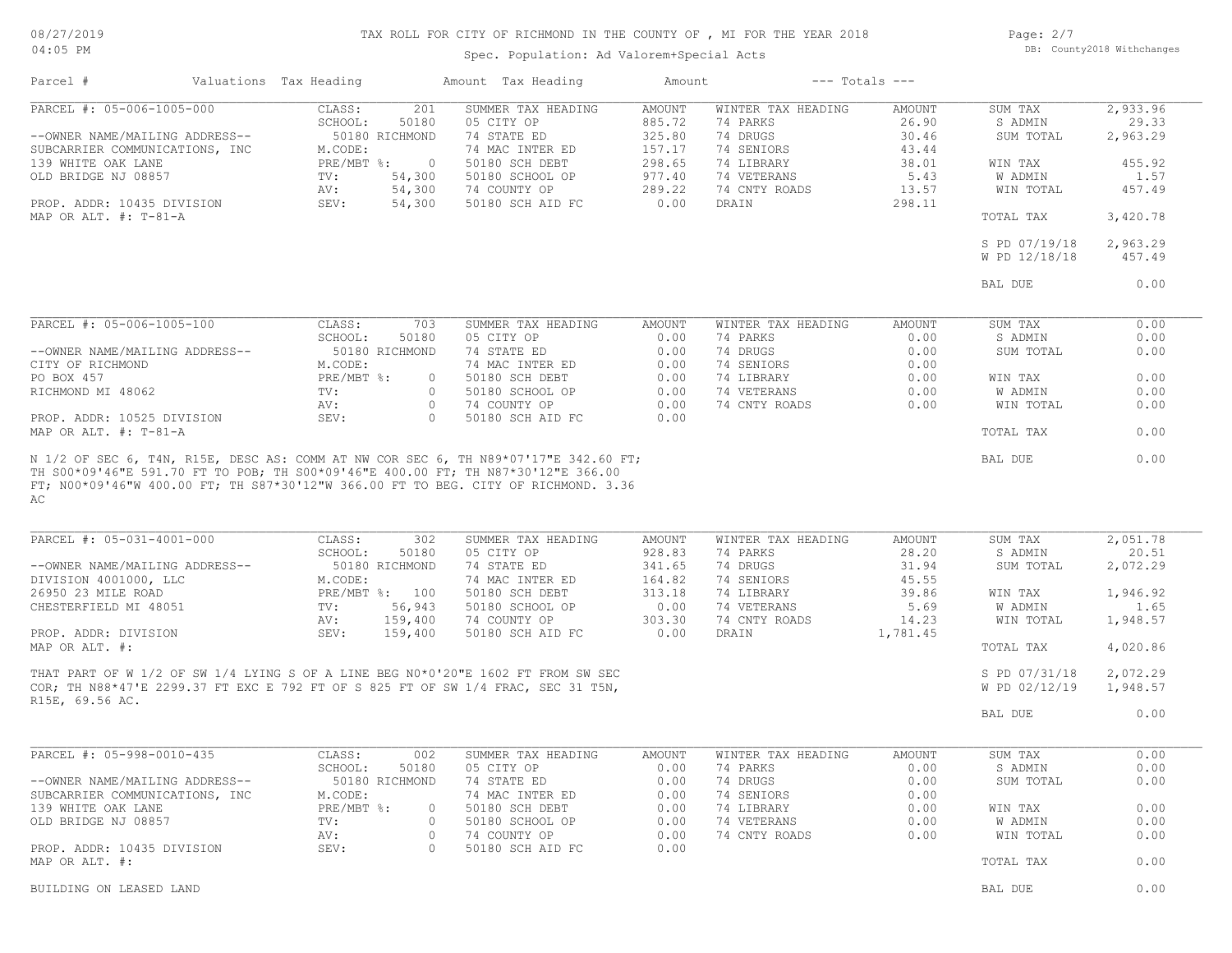#### 08/27/2019 04:05 PM

## TAX ROLL FOR CITY OF RICHMOND IN THE COUNTY OF , MI FOR THE YEAR 2018

Spec. Population: Ad Valorem+Special Acts

Page: 3/7 DB: County2018 Withchanges

| Parcel #                        | Valuations Tax Heading |                  | Amount Tax Heading               | Amount         |                    | $---$ Totals $---$ |               |          |
|---------------------------------|------------------------|------------------|----------------------------------|----------------|--------------------|--------------------|---------------|----------|
| PARCEL #: 05-999-0001-000       | CLASS:                 | 551              | SUMMER TAX HEADING               | AMOUNT         | WINTER TAX HEADING | <b>AMOUNT</b>      | SUM TAX       | 2,663.79 |
|                                 | SCHOOL:                | 50180            | 05 CITY OP                       | 804.16         | 74 PARKS           | 24.42              | S ADMIN       | 26.63    |
| --OWNER NAME/MAILING ADDRESS--  |                        | 50180 RICHMOND   | 74 STATE ED                      | 295.80         | 74 DRUGS           | 27.65              | SUM TOTAL     | 2,690.42 |
| DTE ELECTRIC COMPANY            | M.CODE:                |                  | 74 MAC INTER ED                  | 142.69         | 74 SENIORS         | 39.44              |               |          |
| DTE ENERGY COMPANY              | $PRE/MBT$ %:           | $\overline{0}$   | 50180 SCH DEBT                   | 271.15         | 74 LIBRARY         | 34.51              | WIN TAX       | 143.27   |
| PO BOX 33017                    | TV:                    | 49,300           | 50180 SCHOOL OP                  | 887.40         | 74 VETERANS        | 4.93               | W ADMIN       | 1.43     |
| DETROIT MI 48232                | AV:<br>SEV:            | 49,300<br>49,300 | 74 COUNTY OP<br>50180 SCH AID FC | 262.59<br>0.00 | 74 CNTY ROADS      | 12.32              | WIN TOTAL     | 144.70   |
| PROP. ADDR: VARIOUS LOCATIONS   |                        |                  |                                  |                |                    |                    | TOTAL TAX     | 2,835.12 |
| MAP OR ALT. #:                  |                        |                  |                                  |                |                    |                    |               |          |
|                                 |                        |                  |                                  |                |                    |                    | S PD 08/23/18 | 2,690.42 |
| PERSONAL PROPERTY               |                        |                  |                                  |                |                    |                    | W PD 01/23/19 | 144.70   |
|                                 |                        |                  |                                  |                |                    |                    | BAL DUE       | 0.00     |
| PARCEL #: 05-999-1043-500       | CLASS:                 | 002              | SUMMER TAX HEADING               | AMOUNT         | WINTER TAX HEADING | AMOUNT             | SUM TAX       | 0.00     |
|                                 | SCHOOL:                | 50180            | 05 CITY OP                       | 0.00           | 74 PARKS           | 0.00               | S ADMIN       | 0.00     |
| --OWNER NAME/MAILING ADDRESS--  |                        | 50180 RICHMOND   | 74 STATE ED                      | 0.00           | 74 DRUGS           | 0.00               | SUM TOTAL     | 0.00     |
| AMERICAN MESSAGING SERVICES LLC | M.CODE:                |                  | 74 MAC INTER ED                  | 0.00           | 74 SENIORS         | 0.00               |               |          |
| PO BOX 478                      | PRE/MBT %:             | 100              | 50180 SCH DEBT                   | 0.00           | 74 LIBRARY         | 0.00               | WIN TAX       | 0.00     |
| COLLEYVILLE TX 76034            | TV:                    |                  | 50180 SCHOOL OP                  | 0.00           | 74 VETERANS        | 0.00               | W ADMIN       | 0.00     |
|                                 | AV:                    | $\circ$          | 74 COUNTY OP                     | 0.00           | 74 CNTY ROADS      | 0.00               | WIN TOTAL     | 0.00     |
| PROP. ADDR: 10435 DIVISION      | SEV:                   | $\circ$          | 50180 SCH AID FC                 | 0.00           |                    |                    |               |          |
| MAP OR ALT. #:                  |                        |                  |                                  |                |                    |                    | TOTAL TAX     | 0.00     |
| PERSONAL PROPERTY               |                        |                  |                                  |                |                    |                    | BAL DUE       | 0.00     |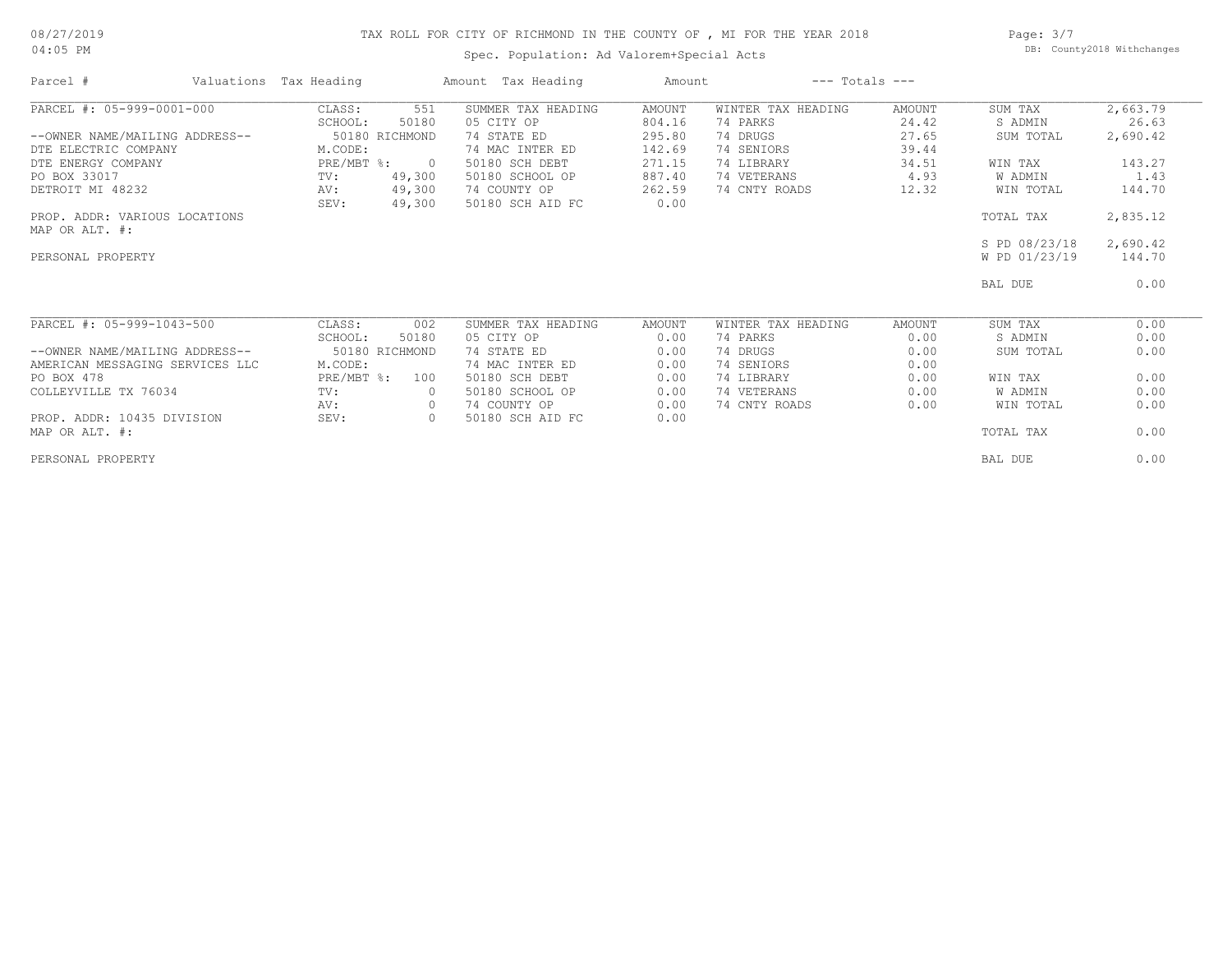## TAX ROLL FOR CITY OF RICHMOND IN THE COUNTY OF , MI FOR THE YEAR 2018

## Spec. Population: Ad Valorem+Special Acts

Page: 4/7 DB: County2018 Withchanges

| TOTAL ALL DISTRICTS | REAL       | (BAL DUE) | PERSONAL | (BAL DUE) | EXEMPT   | (BAL DUE) |
|---------------------|------------|-----------|----------|-----------|----------|-----------|
| PARCEL COUNT        | 6          |           | 3        |           |          |           |
| TAXABLE VALUE       | 318,551    |           | 49,300   |           | $\circ$  |           |
| ASSESSED VALUE      | 452,100    |           | 49,300   |           | $\Omega$ |           |
| SEV VALUE           | 452,100    |           | 49,300   |           | $\Omega$ |           |
| PRE/MBT TAXABLE     | 145,079    |           | 0        |           | $\circ$  |           |
| N PRE/MBT TAXABLE   | 173,472    |           | 49,300   |           | $\Omega$ |           |
| S 05 CITY OP        | 5,196.07   | 1,943.88  | 804.16   | 0.00      | 0.00     | 0.00      |
| S 74 STATE ED       | 1,911.28   | 715.02    | 295.80   | 0.00      | 0.00     | 0.00      |
| S 74 MAC INTER ED   | 922.01     | 344.92    | 142.69   | 0.00      | 0.00     | 0.00      |
| S 50180 SCH DEBT    | 1,752.01   | 655.44    | 271.15   | 0.00      | 0.00     | 0.00      |
| S 50180 SCHOOL OP   | 3,122.49   | 2,145.09  | 887.40   | 0.00      | 0.00     | 0.00      |
| S 74 COUNTY OP      | 1,696.73   | 634.76    | 262.59   | 0.00      | 0.00     | 0.00      |
| S 50180 SCH AID F   | 0.00       | 0.00      | 0.00     | 0.00      | 0.00     | 0.00      |
| W 74 PARKS          | 157.78     | 59.02     | 24.42    | 0.00      | 0.00     | 0.00      |
| W 74 DRUGS          | 178.68     | 66.84     | 27.65    | 0.00      | 0.00     | 0.00      |
| W 74 SENIORS        | 254.81     | 95.32     | 39.44    | 0.00      | 0.00     | 0.00      |
| W 74 LIBRARY        | 222.97     | 83.41     | 34.51    | 0.00      | 0.00     | 0.00      |
| W 74 VETERANS       | 31.83      | 11.90     | 4.93     | 0.00      | 0.00     | 0.00      |
| W 74 CNTY ROADS     | 79.61      | 29.78     | 12.32    | 0.00      | 0.00     | 0.00      |
| * SP. ASSESSMENTS   | 3,930.42   | 757.55    | 0.00     | 0.00      | 0.00     | 0.00      |
| S ADMIN FEE         | 145.96     | 64.37     | 26.63    | 0.00      | 0.00     | 0.00      |
| <b>W ADMIN FEE</b>  | 9.23       | 3.45      | 1.43     | 0.00      | 0.00     | 0.00      |
| INTEREST            | 386.34     | 386.34    | 0.00     | 0.00      | 0.00     | 0.00      |
| S TOTALS            | 15, 132.89 | 6,889.82  | 2,690.42 | 0.00      | 0.00     | 0.00      |
| W TOTALS            | 4,865.33   | 1,107.27  | 144.70   | 0.00      | 0.00     | 0.00      |
| GRAND TOTALS        | 19,998.22  | 7,997.09  | 2,835.12 | 0.00      | 0.00     | 0.00      |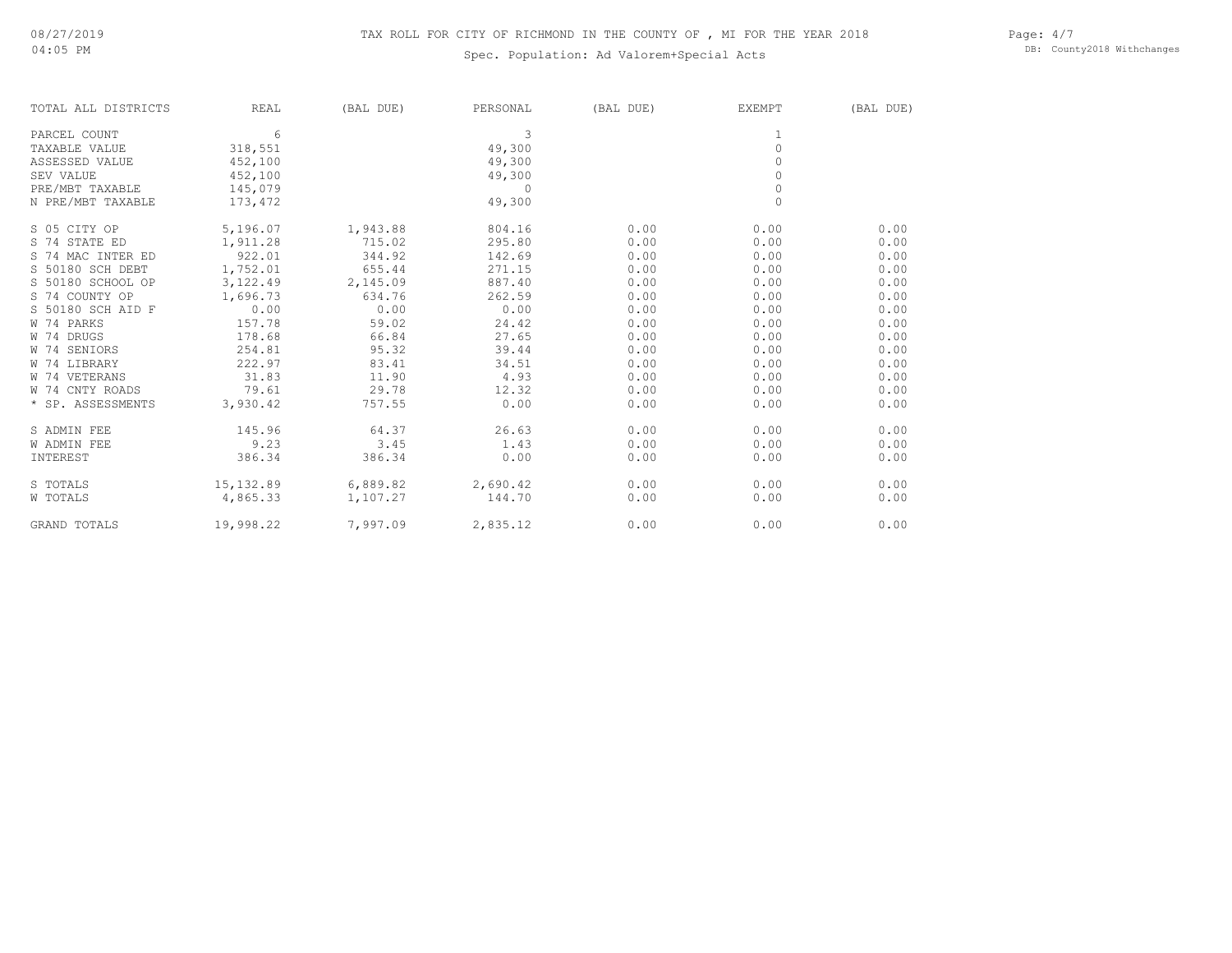## Spec. Population: Ad Valorem+Special Acts

| TOTAL ALL DISTRICTS | LEASED LAND | (BAL DUE) | TOTAL     | (BAL DUE) |
|---------------------|-------------|-----------|-----------|-----------|
| PARCEL COUNT        | 0           |           | 10        |           |
| TAXABLE VALUE       | $\circ$     |           | 367,851   |           |
| ASSESSED VALUE      | $\Omega$    |           | 501,400   |           |
| SEV VALUE           | 0           |           | 501,400   |           |
| PRE/MBT TAXABLE     | $\circ$     |           | 145,079   |           |
| NON PRE/MBT TAXABLE | $\Omega$    |           | 222,772   |           |
| S 05 CITY OP        | 0.00        | 0.00      | 6,000.23  | 1,943.88  |
| S 74 STATE ED       | 0.00        | 0.00      | 2,207.08  | 715.02    |
| S 74 MAC INTER ED   | 0.00        | 0.00      | 1,064.70  | 344.92    |
| S 50180 SCH DEBT    | 0.00        | 0.00      | 2,023.16  | 655.44    |
| S 50180 SCHOOL OP   | 0.00        | 0.00      | 4,009.89  | 2,145.09  |
| S 74 COUNTY OP      | 0.00        | 0.00      | 1,959.32  | 634.76    |
| S 50180 SCH AID FC  | 0.00        | 0.00      | 0.00      | 0.00      |
| W 74 PARKS          | 0.00        | 0.00      | 182.20    | 59.02     |
| W 74 DRUGS          | 0.00        | 0.00      | 206.33    | 66.84     |
| W 74 SENIORS        | 0.00        | 0.00      | 294.25    | 95.32     |
| W 74 LIBRARY        | 0.00        | 0.00      | 257.48    | 83.41     |
| W 74 VETERANS       | 0.00        | 0.00      | 36.76     | 11.90     |
| W 74 CNTY ROADS     | 0.00        | 0.00      | 91.93     | 29.78     |
| * SP. ASSESSMENTS   | 0.00        | 0.00      | 3,930.42  | 757.55    |
| S ADMIN FEE         | 0.00        | 0.00      | 172.59    | 64.37     |
| <b>W ADMIN FEE</b>  | 0.00        | 0.00      | 10.66     | 3.45      |
| INTEREST            | 0.00        | 0.00      | 386.34    | 386.34    |
| S TOTALS            | 0.00        | 0.00      | 17,823.31 | 6,889.82  |
| W TOTALS            | 0.00        | 0.00      | 5,010.03  | 1,107.27  |
| <b>GRAND TOTALS</b> | 0.00        | 0.00      | 22,833.34 | 7,997.09  |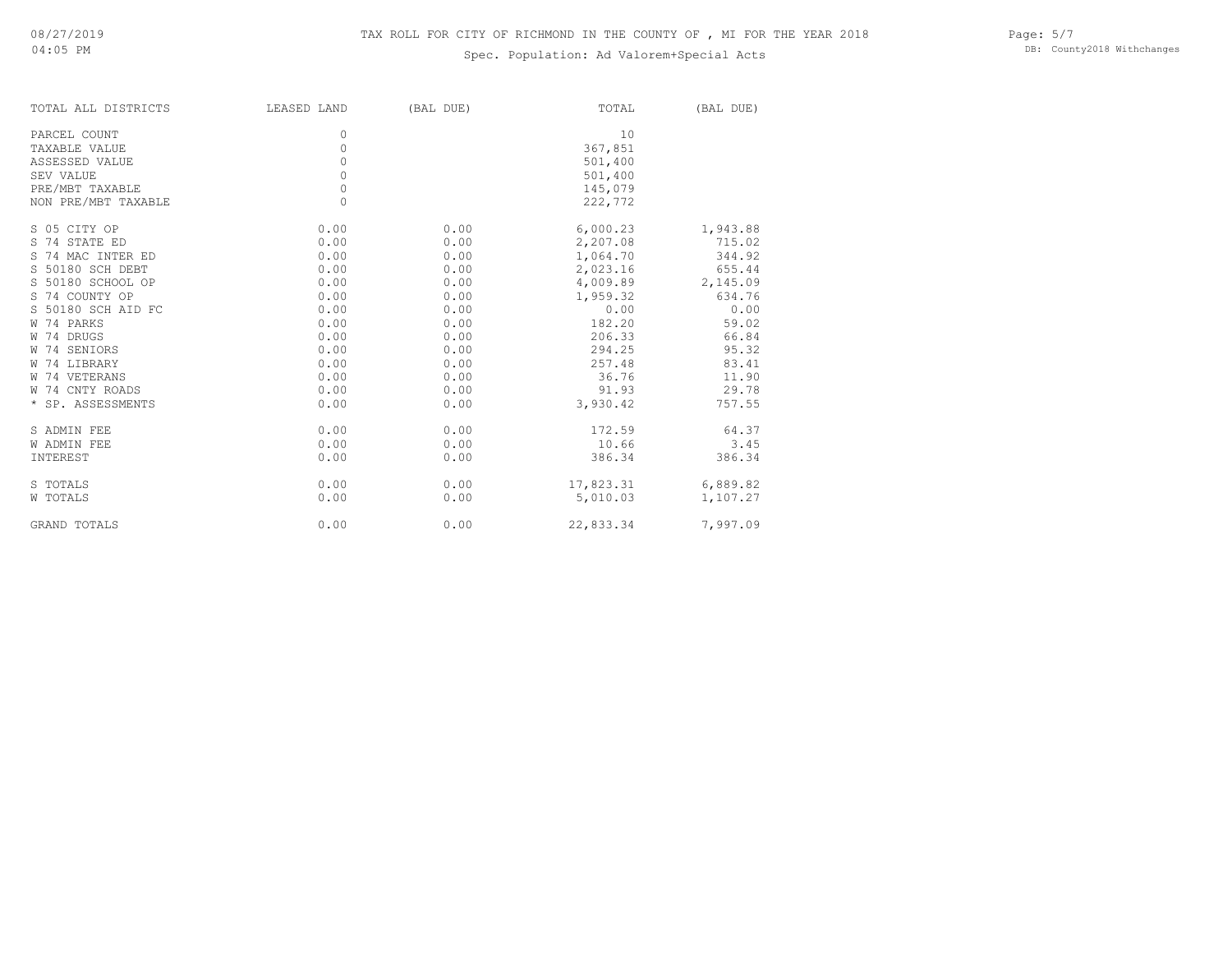#### Page: 6/7 DB: County2018 Withchanges

## Spec. Population: Ad Valorem+Special Acts

| SCHOOL DISTRICT 50180     | UNIT 05<br>REAL | PERSONAL | EXEMPT   | LEASED LAND | TOTAL     |
|---------------------------|-----------------|----------|----------|-------------|-----------|
| PARCEL COUNT              | 6               | 3        |          | $\Omega$    | 10        |
| TAXABLE VALUE             | 318,551         | 49,300   | 0        | 0           | 367,851   |
| ASSESSED VALUE            | 452,100         | 49,300   | $\Omega$ | $\Omega$    | 501,400   |
| SEV VALUE                 | 452,100         | 49,300   |          | $\Omega$    | 501,400   |
| PRE/MBT TAXABLE           | 145,079         | $\Omega$ | $\Omega$ | 0           | 145,079   |
| NON PRE/MBT TAXABLE       | 173,472         | 49,300   | $\Omega$ | $\Omega$    | 222,772   |
| 05 CITY OP<br>(S)         | 5,196.07        | 804.16   | 0.00     | 0.00        | 6,000.23  |
| 74 STATE ED<br>(S)        | 1,911.28        | 295.80   | 0.00     | 0.00        | 2,207.08  |
| 74 MAC INTER ED<br>(S)    | 922.01          | 142.69   | 0.00     | 0.00        | 1,064.70  |
| 50180 SCH DEBT<br>(S)     | 1,752.01        | 271.15   | 0.00     | 0.00        | 2,023.16  |
| 50180 SCHOOL OP<br>(S)    | 3,122.49        | 887.40   | 0.00     | 0.00        | 4,009.89  |
| 74 COUNTY OP<br>(S)       | 1,696.73        | 262.59   | 0.00     | 0.00        | 1,959.32  |
| 50180 SCH AID FC<br>(S)   | 0.00            | 0.00     | 0.00     | 0.00        | 0.00      |
| 74 PARKS<br>(W)           | 157.78          | 24.42    | 0.00     | 0.00        | 182.20    |
| 74 DRUGS<br>(W)           | 178.68          | 27.65    | 0.00     | 0.00        | 206.33    |
| 74 SENIORS<br>(W)         | 254.81          | 39.44    | 0.00     | 0.00        | 294.25    |
| 74 LIBRARY<br>(W)         | 222.97          | 34.51    | 0.00     | 0.00        | 257.48    |
| 74 VETERANS<br>(W)        | 31.83           | 4.93     | 0.00     | 0.00        | 36.76     |
| 74 CNTY ROADS<br>(W)      | 79.61           | 12.32    | 0.00     | 0.00        | 91.93     |
| SP. ASSESSMENTS<br>$(* )$ | 3,930.42        | 0.00     | 0.00     | 0.00        | 3,930.42  |
| (S) ADMIN FEE             | 145.96          | 26.63    | 0.00     | 0.00        | 172.59    |
| (W) ADMIN FEE             | 9.23            | 1.43     | 0.00     | 0.00        | 10.66     |
| INTEREST                  | 386.34          | 0.00     | 0.00     | 0.00        | 386.34    |
| (S) TOTALS                | 15, 132.89      | 2,690.42 | 0.00     | 0.00        | 17,823.31 |
| (W) TOTALS                | 4,865.33        | 144.70   | 0.00     | 0.00        | 5,010.03  |
| <b>GRAND TOTALS</b>       | 19,998.22       | 2,835.12 | 0.00     | 0.00        | 22,833.34 |